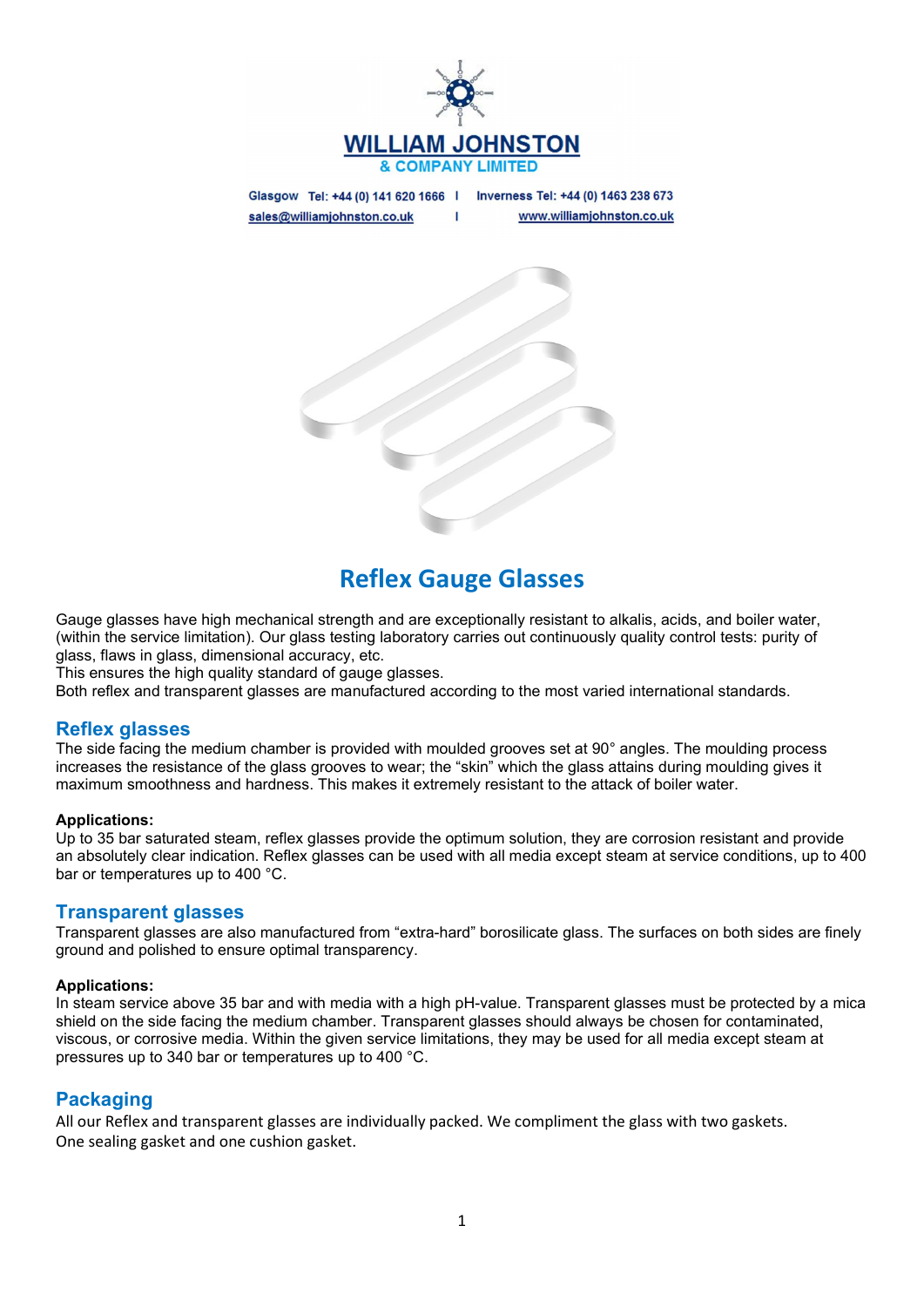## Dimensions of Reflex glasses below. Reflex Glasses A, B, H.

| <b>SIZE</b> | <b>A SERIES</b> |    | Weight | <b>B SERIES</b> |     |    | Weight | <b>H SERIES</b> |     |    | Weight |          |
|-------------|-----------------|----|--------|-----------------|-----|----|--------|-----------------|-----|----|--------|----------|
|             |                 | B  | S      | (g/each)        | L   | B  | D      | (g/each)        |     | B  | S      | (g/each) |
| 0           |                 |    |        |                 | 95  | 34 | 17     | 110             |     |    |        |          |
|             | 115             | 30 | 17     | 118             | 115 | 34 | 17     | 132             | 115 | 34 | 22     | 176      |
| Ш           | 140             | 30 | 17     | 146             | 140 | 34 | 17     | 162             | 140 | 34 | 22     | 214      |
| Ш           | 165             | 30 | 17     | 176             | 165 | 34 | 17     | 195             | 165 | 34 | 22     | 254      |
| IV          | 190             | 30 | 17     | 200             | 190 | 34 | 17     | 228             | 190 | 34 | 22     | 294      |
| ٧           | 220             | 30 | 17     | 237             | 220 | 34 | 17     | 264             | 220 | 34 | 22     | 344      |
| VI          | 250             | 30 | 17     | 265             | 250 | 34 | 17     | 301             | 250 | 34 | 22     | 392      |
| VII         | 280             | 30 | 17     | 303             | 280 | 34 | 17     | 338             | 280 | 34 | 22     | 445      |
| VIII        | 320             | 30 | 17     | 334             | 320 | 34 | 17     | 387             | 320 | 34 | 22     | 503      |
| IX          | 340             | 30 | 17     | 359             | 340 | 34 | 17     | 410             | 340 | 34 | 22     | 536      |
| Χ           |                 |    |        |                 | 370 | 34 | 17     | 461             |     |    |        |          |

| <b>Application Range</b>                     | Series A (1) |     | Series B (1) |     | Series H     |     |
|----------------------------------------------|--------------|-----|--------------|-----|--------------|-----|
| For media with no significant glass attack.  | Bar          | °C  | Bar          | °c  | Bar          | °C  |
| e.g. Oils, Hydrocarbons                      | 400          | 120 | 265          | 120 | 300          | 120 |
|                                              | 150          | 400 | 180          | 400 | 200          | 400 |
|                                              | $0.0 - 10.0$ | 430 | $0.0 - 10.0$ | 430 | $0.0 - 10.0$ | 430 |
| For media with significant glass attack e.g. |              |     |              |     | (2)          |     |
| saturated steam, HPHW, Alkalis               | 35           | 243 | 35           | 243 | 42           | 253 |

#### $(1)$ Glass types to OeNORM M 7354 or DIN 7081

 $(2)$ For steam pressures above 35 Bar we recommend the use of transparent glass with Mica Shields



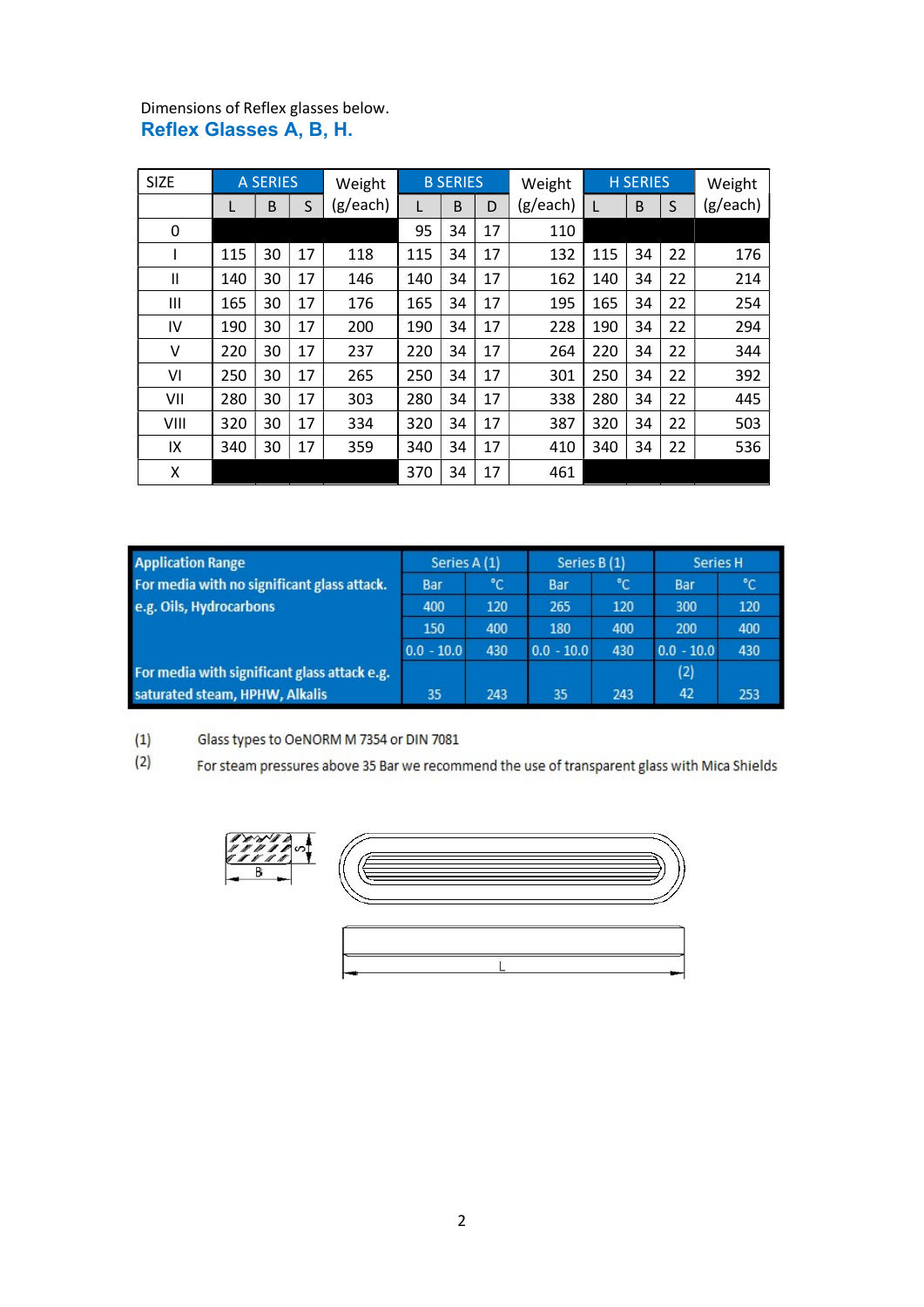Dimensions of Transparent glasses are detailed below. Transparent Glasses

| <b>SIZE</b> | <b>A SERIES</b> |    | Weight | <b>B SERIES</b> |     | Weight |    | <b>H SERIES</b> |     | Weight |    |          |
|-------------|-----------------|----|--------|-----------------|-----|--------|----|-----------------|-----|--------|----|----------|
|             | L               | B  | S      | (g/each)        | L   | B      | D  | (g/each)        | L   | B      | S  | (g/each) |
|             | 115             | 30 | 17     | 122             | 115 | 34     | 17 | 137             |     |        |    |          |
| Ш           | 140             | 30 | 17     | 152             | 140 | 34     | 17 | 172             | 140 | 34     | 22 | 218      |
| Ш           | 165             | 30 | 17     | 176             | 165 | 34     | 17 | 204             | 165 | 34     | 22 | 260      |
| IV          | 190             | 30 | 17     | 211             | 190 | 34     | 17 | 238             | 190 | 34     | 22 | 302      |
| V           | 220             | 30 | 17     | 250             | 220 | 34     | 17 | 280             | 220 | 34     | 22 | 357      |
| VI          | 250             | 30 | 17     | 280             | 250 | 34     | 17 | 317             | 250 | 34     | 22 | 400      |
| VII         | 280             | 30 | 17     | 314             | 280 | 34     | 17 | 256             | 280 | 34     | 22 | 460      |
| VIII        | 320             | 30 | 17     | 360             | 320 | 34     | 17 | 407             | 320 | 34     | 22 | 530      |
| IX          | 340             | 30 | 17     | 387             | 340 | 34     | 17 | 430             | 340 | 34     | 22 | 562      |
| Χ           |                 |    |        |                 | 370 | 34     | 17 | 480             |     |        |    |          |

| <b>Application Range</b>                     | Series A (1) |     | Series B (1) |     | Series H     |     |
|----------------------------------------------|--------------|-----|--------------|-----|--------------|-----|
| For media with no significant glass attack.  | Bar          | °C  | Bar          | °C  | Bar          | °C  |
| e.g. Oils, Hydrocarbons                      | 240          | 120 | 290          | 120 | 340          | 120 |
|                                              | 160          | 400 | 200          | 400 | 230          | 400 |
|                                              | $0.0 - 10.0$ | 430 | $0.0 - 10.0$ | 430 | $0.0 - 10.0$ | 430 |
|                                              | (2)          |     | (2)          |     | (2)          |     |
| For media with significant glass attack e.g. | 35           | 243 | 35           | 243 | 42           | 253 |
| saturated steam, HPHW, Alkalis               | 70           | 300 | 85           | 300 | 85           | 300 |

 $(1)$ Glass types to OeNORM M 7354 or DIN 7081

 $(2)$ For steam pressures above 35 Bar we recommend the use of transparent glass with Mica Shields





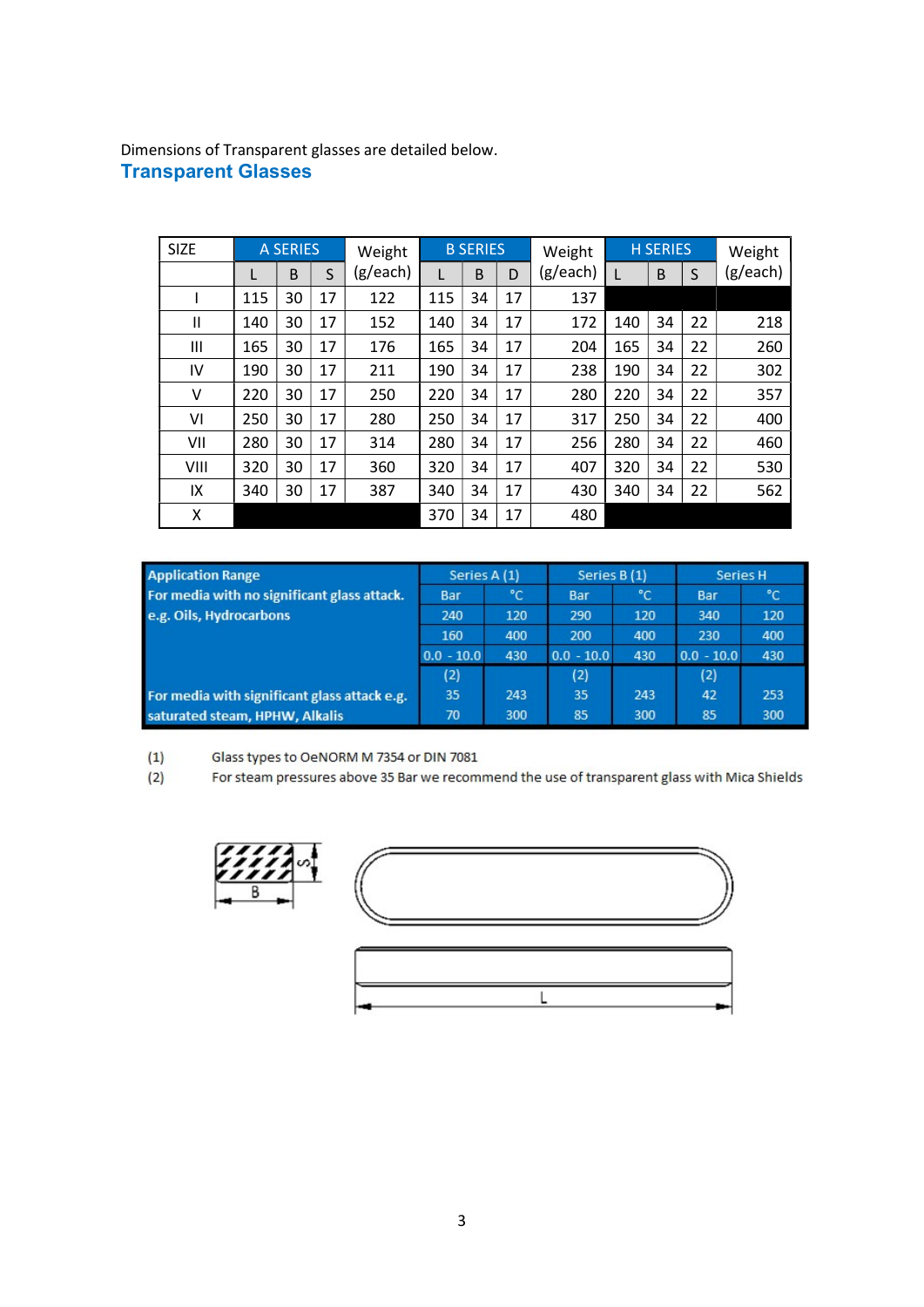| <b>Size</b> |     |              | <b>Type A</b> |           | <b>Type B</b> |              |    |           |  |  |
|-------------|-----|--------------|---------------|-----------|---------------|--------------|----|-----------|--|--|
|             | ι   | $\mathbf{L}$ | B             | <b>B1</b> | ι             | $\mathbf{L}$ | B  | <b>B1</b> |  |  |
| $\bf{0}$    | 95  | 70           | 30            | 15        | 95            | 70           | 34 | 15        |  |  |
| ı           | 115 | 90           | 30            | 15        | 115           | 90           | 34 | 15        |  |  |
| Ш           | 140 | 115          | 30            | 15        | 140           | 115          | 34 | 15        |  |  |
| Ш           | 165 | 140          | 30            | 15        | 165           | 140          | 34 | 15        |  |  |
| IV          | 190 | 165          | 30            | 15        | 190           | 165          | 34 | 15        |  |  |
| $\mathbf v$ | 220 | 195          | 30            | 15        | 220           | 195          | 34 | 15        |  |  |
| VI          | 250 | 225          | 30            | 15        | 250           | 225          | 34 | 15        |  |  |
| VII         | 280 | 255          | 30            | 15        | 280           | 255          | 34 | 15        |  |  |
| <b>VIII</b> | 320 | 295          | 30            | 15        | 320           | 295          | 34 | 15        |  |  |
| IX          | 340 | 315          | 30            | 15        | 340           | 315          | 34 | 15        |  |  |

## Sealing gasket, cushion gasket made from asbestos-free material.

Sealing and cushion gasket s=1.5mm

- 1) Protective gaskets s=0.5mm
- 2) Cushion gasket s=0.5mm



## Mica Shields

Mica shields are available on request as are many other associated consumables.

Packing Sleeves KU16 & KU20 graphite rings Spindles Handles Boiler door joints Ladder tapes and webbing in glass and ceramic Ropes and laggings in glass and ceramic High temperature gaskets